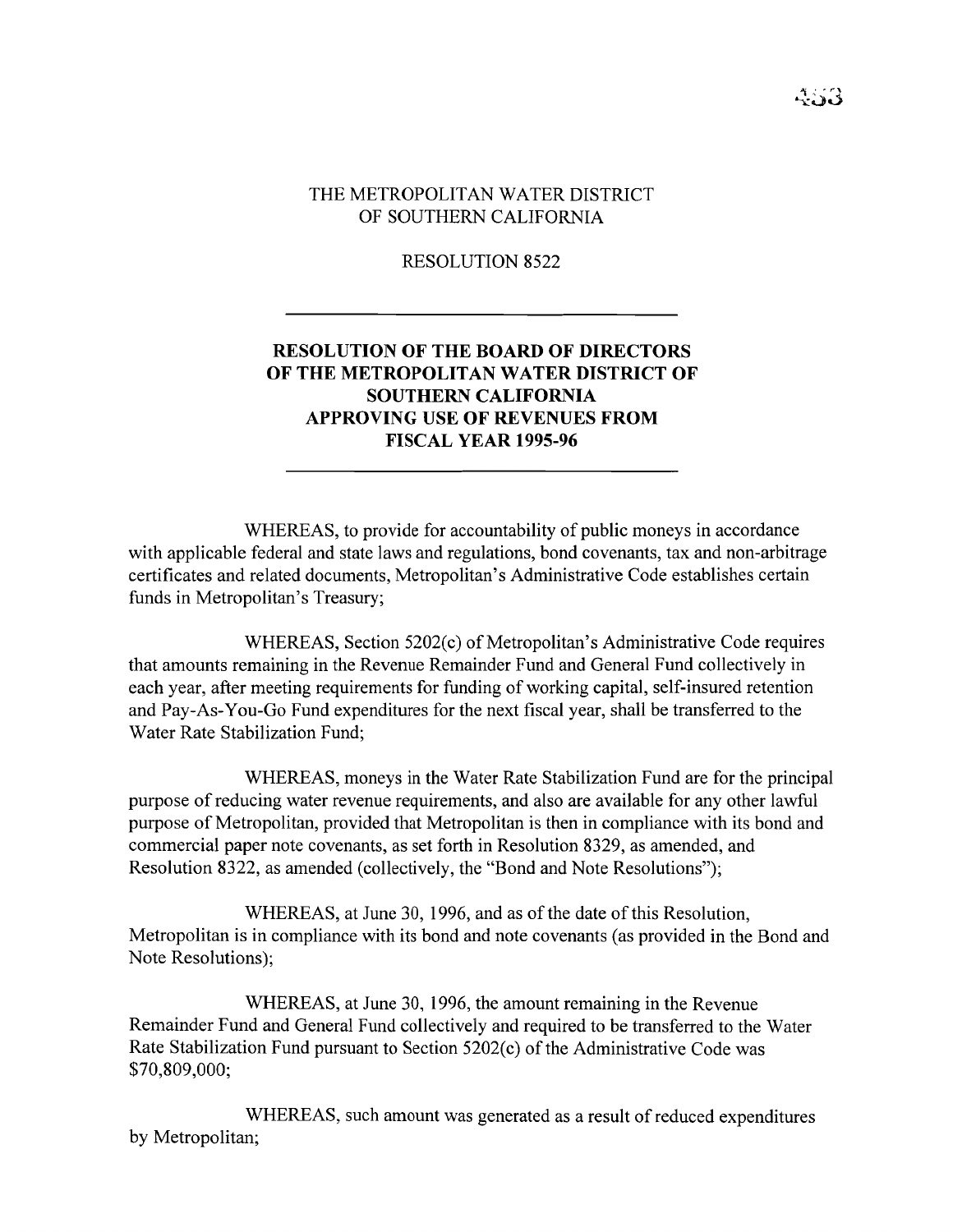WHEREAS, at June 30, 1996, the Water Rate Stabilization Fund balance was the maximum balance of \$200 million, which required the \$70,809,000 to be transferred in turn to the Pay-As-You-Go Fund pursuant to Sections  $5202(c)$  and  $(e)$  of the Administrative Code;

WHEREAS, using amounts in the Water Rate Stabilization Fund to mitigate future rate increases generally provides benefits to water purchasers who purchase water in the years in which rates are mitigated;

WHEREAS, it is within the discretion of this Board to allocate rate mitigation funds so as to more directly benefit the member public agencies whose water purchases assisted in the generation of such funds; and

WHEREAS, pursuant to Administrative Code Section 5109, amounts in the Pay-As-You-Go Fund may be used for capital expenditures of Metropolitan, and other lawful expenditures as determined by the Board.

NOW THEREFORE, the Board of Directors of The Metropolitan Water District of Southern California does hereby resolve, determine and order as follows:

**Section 1.** That on June 30, 1996, Metropolitan was, and that Metropolitan currently is, in compliance with its bond and note covenants (as provided in the Bond and Note Resolutions).

**Section 2.** That the balance in the Revenue Remainder and General Funds on June 30, 1996, after satisfying all obligations for funding by Metropolitan which were then due and payable, equaled \$70,809,000.

**Section 3.** That such \$70,809,000 was appropriately transferred by the Treasurer to the Water Rate Stabilization Fund and then, because the Water Rate Stabilization Fund held the maximum balance set by this Board, to the Pay-As-You-Go Fund.

**Section 4.** That amounts in the Pay-As-You-Go Fund may be used for any lawful purpose, as determined by this Board.

**Section 5.** That such lawful purposes include mitigation of water rate increases and other costs which must be borne by Metropolitan's member public agencies.

**Section 6.** That this Board finds that the public interest and necessity require that \$70 million of the funds transferred to the Pay-As-You-Go Fund, as described in Section 3 of this Resolution, be used to mitigate costs of imported water for the benefit of Metropolitan's member public agencies.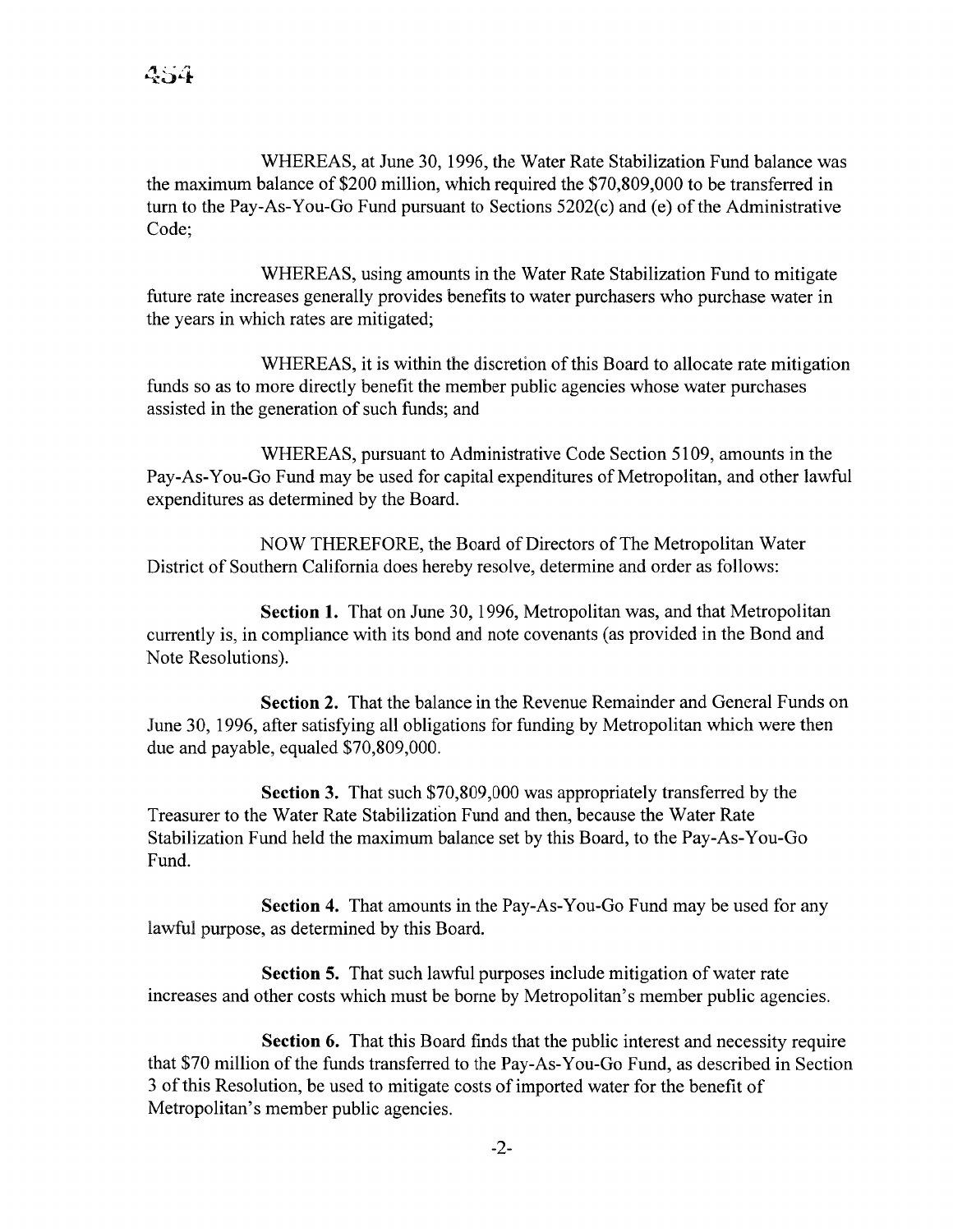**Section 7.** That this Board finds that in the interests of equity among member public agencies, such \$70 million should benefit Metropolitan's member public agencies in proportion to the amounts that they paid to Metropolitan through water revenues, readinessto-serve charges and connection maintenance charges in fiscal year 1995-96.

**Section 8.** That the proportionate amount of such \$70 million allocable to each member public agency, calculated as described in Section 7 of this Resolution, shall be as follows:

|                                   | Proportionate | Credit or Cash  |
|-----------------------------------|---------------|-----------------|
| <b>MEMBER AGENCY</b>              | Amount (%)    | Payment         |
| City of Anaheim                   | 1.23%         | \$<br>859,089   |
| <b>City of Beverly Hills</b>      | 0.88%         | 616,273<br>\$   |
| City of Burbank                   | 1.11%         | \$<br>779,002   |
| Calleguas MWD                     | 5.99%         | 4,192,986<br>\$ |
| <b>Central Basin MWD</b>          | 5.15%         | 3,607,595<br>\$ |
| Chino Basin MWD                   | 2.46%         | 1,723,252<br>\$ |
| <b>Coastal MWD</b>                | 2.63%         | 1,843,111<br>\$ |
| City of Compton                   | 0.22%         | \$<br>156,551   |
| Eastern MWD                       | 3.41%         | 2,384,668<br>\$ |
| Foothill MWD                      | 0.60%         | \$<br>420,005   |
| City of Fullerton                 | 0.52%         | \$<br>364,383   |
| City of Glendale                  | 1.89%         | \$<br>1,324,525 |
| Las Virgenes MWD                  | 1.25%         | \$<br>876,396   |
| City of Long Beach                | 3.51%         | 2,457,293<br>S  |
| City of Los Angeles               | 7.10%         | \$4,966,527     |
| MWD of Orange County              | 12.18%        | \$8,526,182     |
| City of Pasadena                  | 0.90%         | \$<br>627,167   |
| San Diego CWA                     | 27.11%        | \$18,975,380    |
| City of San Fernando              | 0.03%         | \$<br>24,159    |
| City of San Marino                | 0.08%         | \$<br>54,884    |
| City of Santa Ana                 | 0.83%         | \$<br>580,678   |
| City of Santa Monica              | 0.33%         | \$<br>228,368   |
| Three Valleys MWD                 | 3.98%         | 2,784,925<br>\$ |
| City of Torrance                  | 1.58%         | \$<br>1,107,452 |
| Upper San Gabriel Valley MWD      | 0.88%         | \$<br>619,221   |
| West Basin MWD                    | 10.38%        | 7,267,651<br>\$ |
| Western MWD of Riverside          | 3.76%         | \$2,632,278     |
| <b>ALL MEMBER PUBLIC AGENCIES</b> | 100.00%       | \$70,000,000    |

**Section 9.** That such funds may be allocated among the member public agencies, either as a cash payment or in the form of a credit to be used, at the time and in the